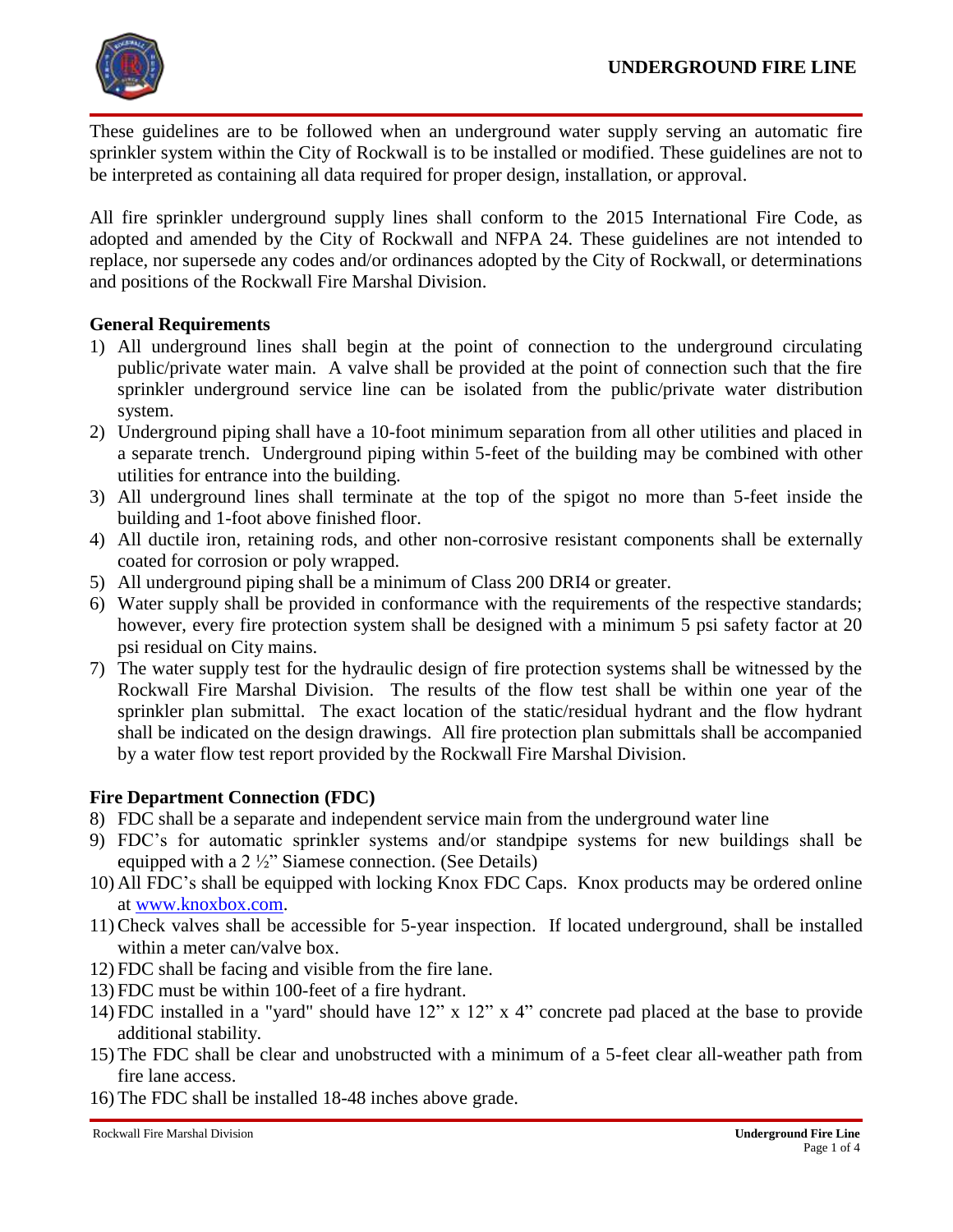

- 17) Fire hose threads shall be national standard hose thread.
- 18) Underground piping shall be designed and constructed as required for an underground fire main using NFPA 24, Standard for the Installation of Private Fire Service Mains and Their Appurtenances, as the installation standard.
- 19) The FDC shall discharge into the system on the discharge side of the pump if a pump is present.
- 20) Where the FDC is subject to vehicular damage, the connection shall be protected. Protection components shall not be closer than 36-inches to the connection and shall not interfere with the operation of the connection.
- 21) The pipe size and arrangement of the FDC should conform to the latest edition of NFPA 13, Standard for the Installation of Sprinkler Systems.

# **Inspection Requirements**

- 22) Visual: **All underground piping, joints, and thrust blocks must be uncovered and exposed, with labeling of the pipe legible from grade**. All ductile iron, retaining rods, and other nonplastic components shall be externally coated for corrosion and poly wrapped.
- 23) Hydrostatic Test: Visual inspection must be approved prior to hydrostatic test. The test will be at 200 psi or at 50-psi pressure in excess of the maximum static pressure when the maximum static pressure exceeds 150 psi, for a minimum of two hours. Testing to be from the gate valve to the top of the spigot, no pressure drop or gain allowed.
- 24) Flush: Upon completion of the underground hydrostatic test, the underground piping will be flushed, witnessed by the Fire Department. All piping used to flush must be properly secured or restrained. The flushing must be completed prior to stacking the riser to the overhead piping.
- 25) Fire Sprinkler Underground Final: Final sign-off of completion of all inspections and the receipt of all State require paperwork.

### **Submittal Requirements**

- 26) A copy of State of Texas Fire Sprinkler RME-Underground license is required for the installing contractor.
- 27) If System is designed by a RME-G: A copy of State of Texas Fire Sprinklers General- RME license is required for the designing contractor.
- 28) If System is designed by a PE: A State of Texas Engineers stamp is required on all pages.
- 29) A copy of State of Texas Fire Sprinkler SCR license is required for the installing company.
- 30) The following items shall be provided on the construction plans:
	- a) Both "Wet" RME-U and RME-G or PE signatures.
	- b) Project name and address.
	- c) A scaled Site Plan that indicate the location of all fire hydrants and fire lanes servicing the
	- d) building or site.
	- e) Location of all underground utilities servicing the building or site.
	- f) Flow test data, witnessed by the Rockwall Fire Department.
	- g) Size and type of all piping.
	- h) Standard Details. See attached pages for standard detail sets.
	- i) Location and size of all thrust blocks.
	- j) Thrust block details. (See Detail)
	- k) Detail of the spigot piece and/or and in-building riser turn. (See Detail)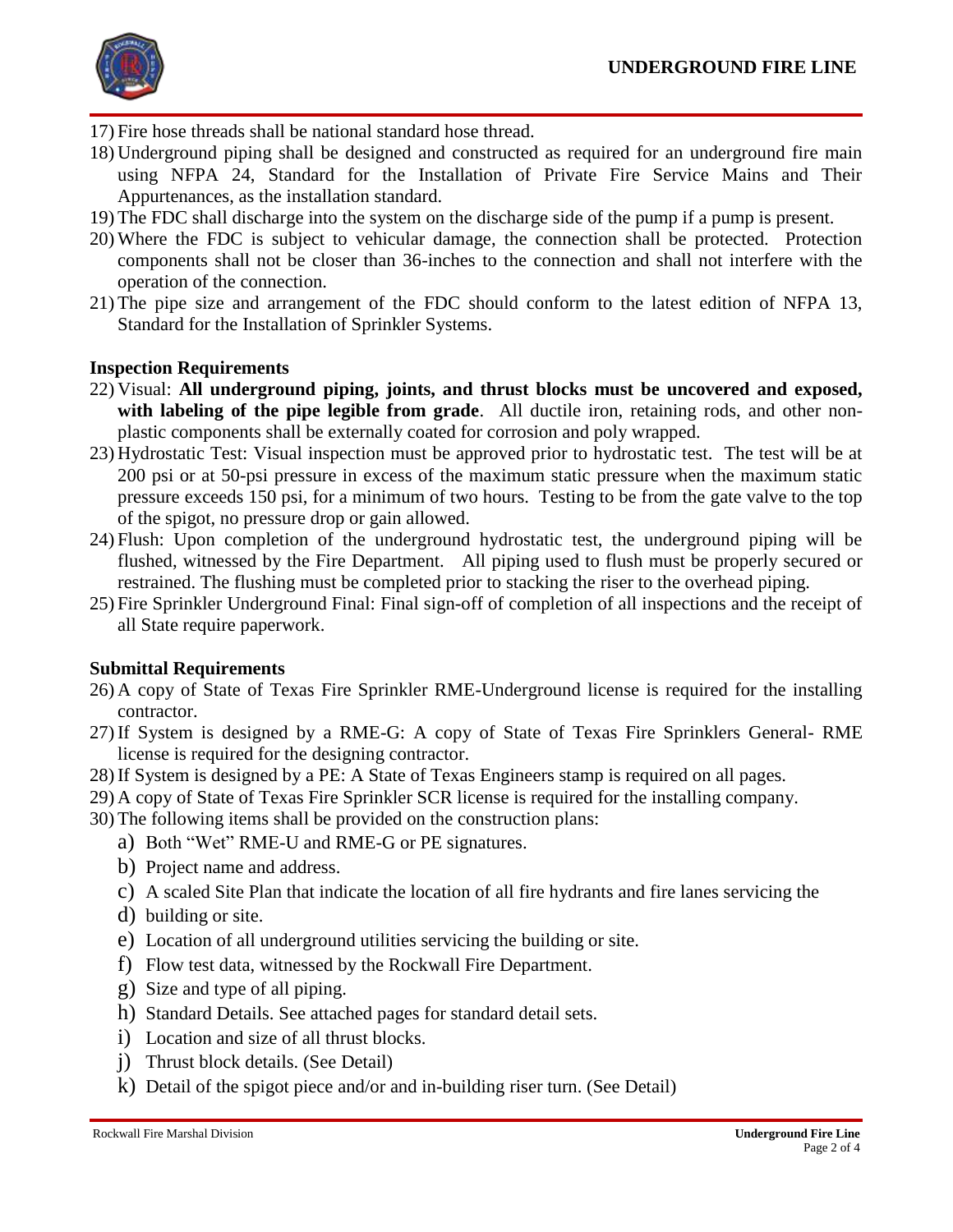

- l) Embedment detail. (See Detail) Embedment material shall be No. 4 crushed stone or sand.
- m) Depth of bury. Minimum is 42 inches.
- n) Type of fittings/joints, methods of connection and rod size.
- o) Remote Fire Department Connection (FDC), details if applicable.

31) Please upload the following documents when submitting your permit online:

- 1. Construction Plans
- 2. State License(s)
- 3. Equipment/Product Data Cutsheets

# **Details**



Rockwall Fire Marshal Division **Underground Fire Line**